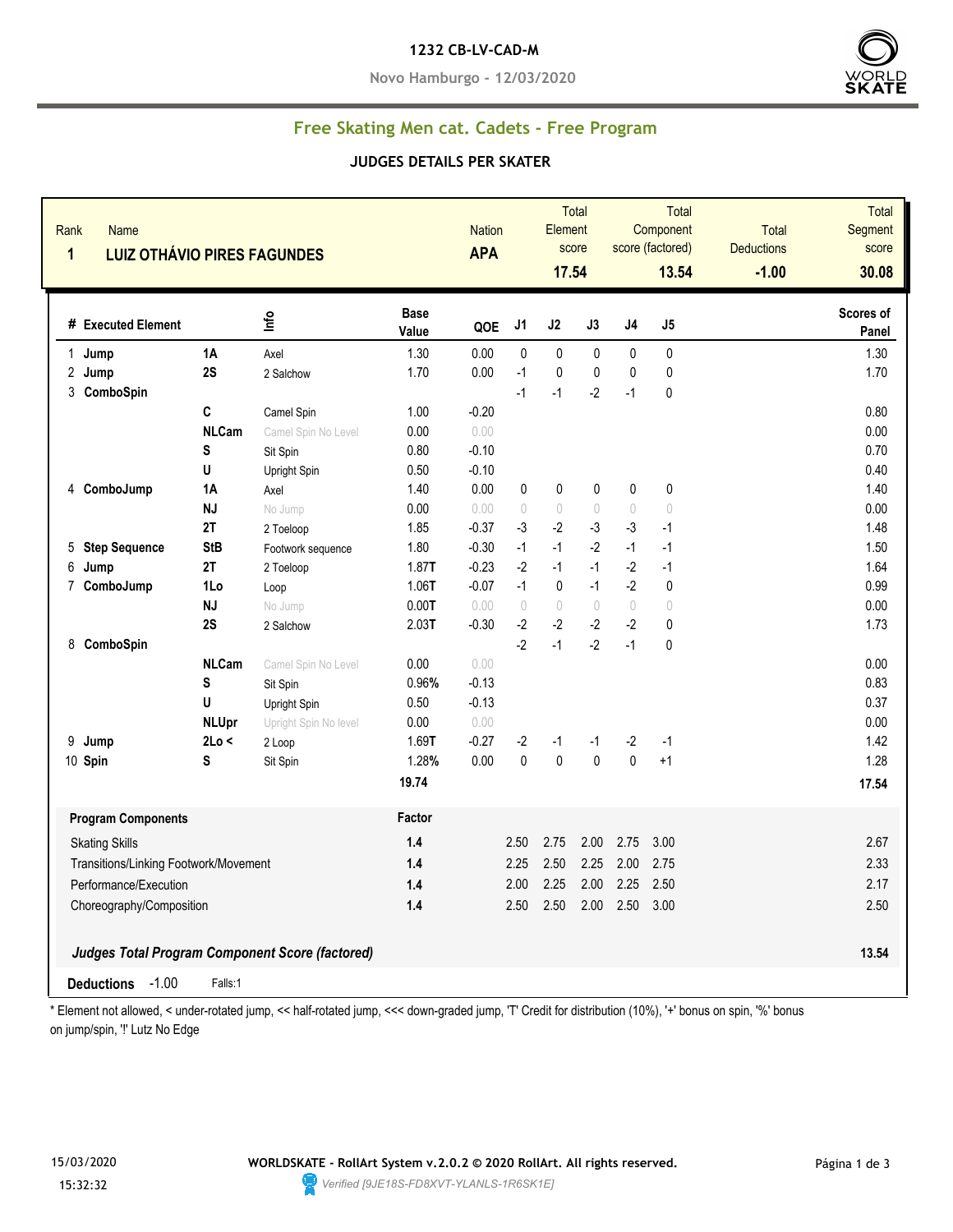# **Free Skating Men cat. Cadets - Free Program**

### **JUDGES DETAILS PER SKATER**

| <b>Event Manager</b> | <b>CAMILA BECKER</b> | <b>Specialist</b> | GABRYELLA ALBUQUERQUE |
|----------------------|----------------------|-------------------|-----------------------|
| Data Operator        | RAFAELA SCHERER      | <b>Assistant</b>  | ANA PAOLA LOEBLEIN    |
| <b>Controller</b>    | CAMILA HOEPERS       | Referee           | <b>CAMILA HOEPERS</b> |
| Judge 1              | STEFANY KWIATKOWSKI  | Judge 2           | ANDRESSA RECKZIEGEL   |
| Judge 3              | SOFIA BATISTA        | Judge 4           | DIOGO SILVA           |
| Judge 5              | EDUARDO HIERRO       |                   |                       |